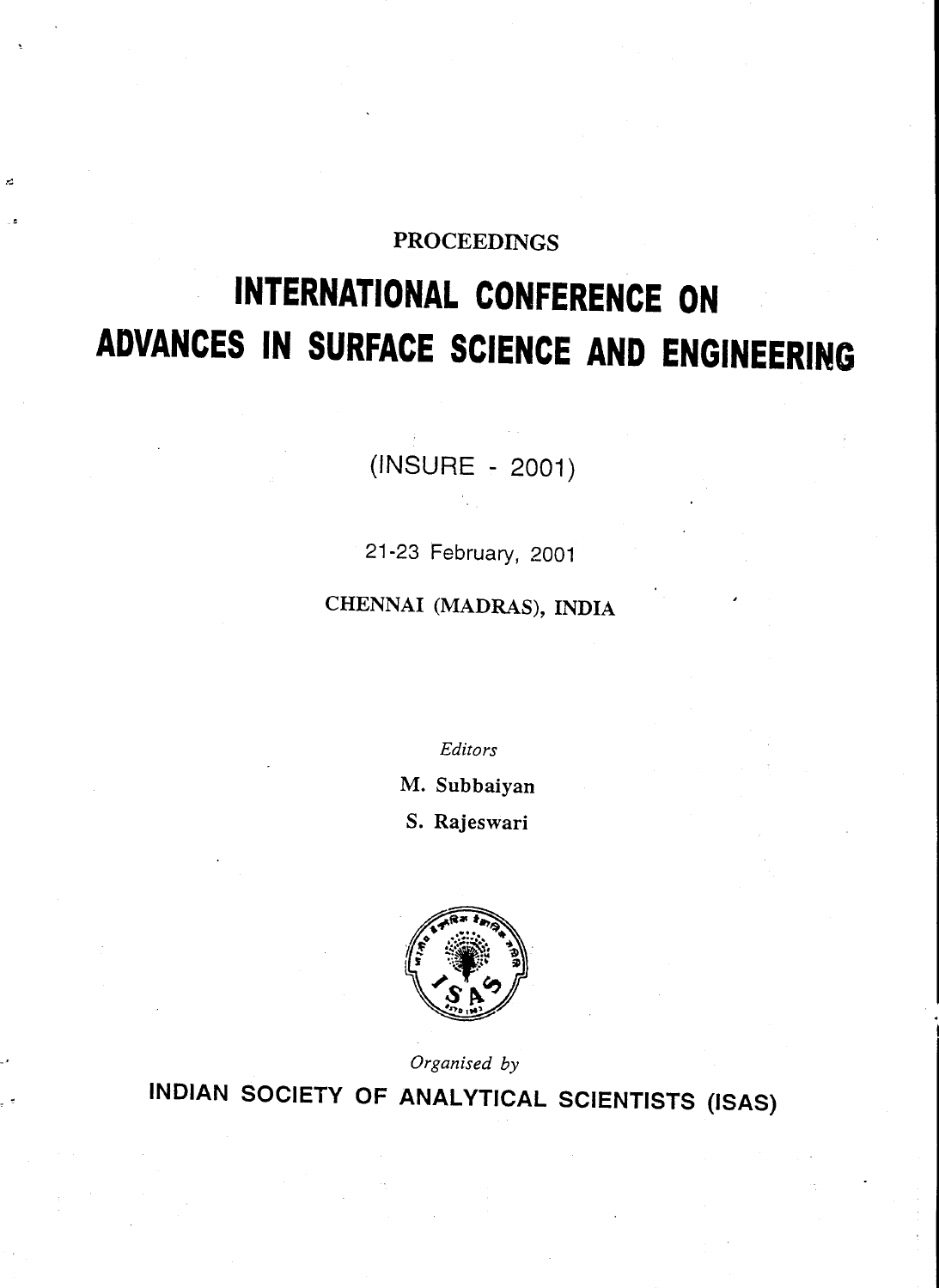# Interaction of Oleate Molecules on Sillimanite and Garnet Minerals

## Vijaya Kumar, T.V, Prabhakar, S and Bhaskar Raju, G *National Metallurgical Laboratory (Madras Centre) CSIR Madras Complex, Chellnai 600 113 [E-Mail;nmlmc@vsnl.com](mailto:E-Mail;nmlmc@vsnl.com)*

ABSTRACT: Adsorption of oleate on sillimanite and garnet was studied using electrokinetic measurements. Both the systems exhibit a characteristic shift in iep by increasing the concentration of oleate in solution. This shift in iep has been quantified in terms of specific interaction between the surface sites and oleate molecules.  $\Delta G^{\circ}_{sp}$  was estimated separately for both the systems using the equation derived on the basis of electrical double layer theory. The specific free energy of adsorption was estimated to be 7.94 kcal/mole for sillimanite-oleate system and 7.49 kcal/mole for gamet-oleate system:

#### Introduction

Sillimanite and garnet are obtained from beach sands and are mostly associated with other heavy minerals. Sillimanite is generally beneficiated by flotation using oleic acid as collector .. Adsorption of oleate on sillimanite and garnet was examined in the present study by electrokinetic' meaurements. Surface properties of the minerals are generally influenced by the structure of mineral/water interface and by surface species. Wetting of mineral with water generates a surface charge and a region of electrical in-homogeneity at the solid / water interface. The charge on the mineral surface is controlled by two processes viz., a) adsorption of water molecules,  $H^+$  and OH $^-$  ions on the solid surface followed by a dissociation of the hydrolytic products formed and b) preferential release of certain lattice ions, ion species from the solid phase as a result of different hydration energies and re-adsorption of hydrolytic lattice products. Net positive or negative charge is generally compensated by a region of counter ions *(W,* OH-, lattice ions etc.,) of the opposite sign from the bulk phase. Thus an electrical double layer (EDL) results at the mineral-water interface which in many cases has an important role in the adsorption of surfactant. The EDL consists of a fixed and a mobile component. In the classical GChSG model, electrical double layer results from Gouy and Champman's[lJ conception of the diffuse layer, that is characterised by the Poisson-Boltzman equation and a layer of specifically adsorbed ions according to Stern and Grahame [2]. GChSG model assumes a firmly bound layer of adsorbed dehydrated (Grahame plane or inner Helmholtz plane) and hydrated (Stern plane or outer Helmholtz plane) ions on the electrically charged mineral surface and a layer of free mobile hydrated ions which are on the boundary towards the bulk phase in a diffused state (Gouy's layer). For the interpretation of the adsorption process, it is important to know the zetapotential  $(\xi)$  that can be calculated from the electrokinetic measurements. It may be defined as the potential difference at the shear plane between the diffuse layer outside the slipping plane and the bulk phase, when the solid and liquid phases move tangentially to each other. Hunter and Alexander [3] have located the slipping plane within a distance of 1 nm from the surface of kaolinite and Furlong et.al [4J had predicted the distance between the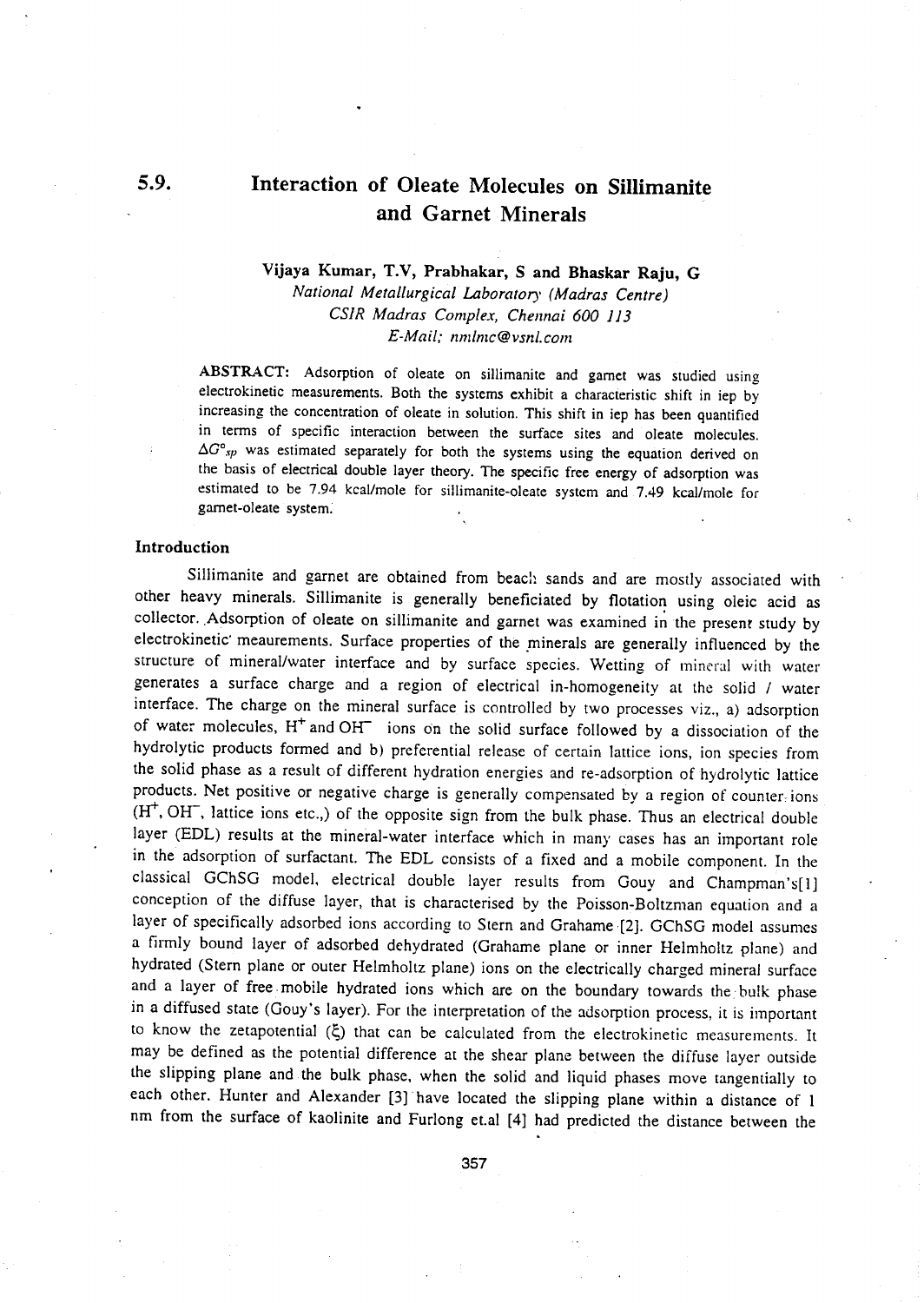## Interaction of Oleate Molecules on Sillimanite and Garnet Minerals

INSURE 2001

shear plane and the outer Helmholtz plane with in a few tenths of nm, so that zetapotential is approximated to Stern potential  $(\xi \cong \Psi_{\delta})$ . It has been well demonstrated in the literature that except for very long chain polymers, assuming zeta potential to be identical to  $\Psi_{\delta}$  is a reasonably accurate approximation [5-6]. Under such conditions, changes in the zeta potential will reflect changes in the surface potential [7]. One of the most powerful techniques of studying solid/liquid interface, in particular the surfactant/interface interactions is through electrokinetic measurements carried out in situ in aqueous surfactant solutions. It is possible to distinguish between physisorption (adsorption through electrostatic interaction) and chemisorption (adsorption via chemical bonding) of surfactant through electrokinetic investigations [8-10]. A method, based on the determination of iso electric point (iep) and the point of zero charge (pzc) of solids, for the interpretation of chemisorption at the mineral/water interface was proposed by Salim Akhtar and EongLip Lai [llJ. Adsorption of oleate on hematite was interpreted as chemisorption based on shift in iep value.

In the present investigation, the specific free energy of adsorption  $(\Delta G_{\text{sp}}^{\circ})$  was estimated using electro kinetic data.

#### **Theoretical background**

When solids are brought into contact with aqueous solutions, they develop a region of electrical inhomogeneity at the solid/solution interface. An excess charge (+ve or -ve) apparently fixed at the solid surface is exactly balanced by a diffuse region of equal but opposite charge on the solution side. In order to distinguish between the adsorption mechanisms, it is appropriate to quantify the adsorption process through  $\Delta G_{ads}$  (the free energy of adsorption).  $\Delta G_{ads}$  being thermodynamic quantity, can be conveniently assumed to comprise of a number of additive terms contributed by various interactions.

$$
\Delta G_{ads}^{\circ} = \Delta G_{elec}^{\circ} + \Delta G_{chem}^{\circ} + \Delta G_{CH_2}^{\circ} + \Delta G_{Hydrophobic}^{\circ} + \Delta G_{solvent}^{\circ} + \Delta G_{H}^{\circ}
$$
 (1)

Where  $\Delta G_{elec}^{\circ}$  accounts for the electrostatic interaction,  $\Delta G_{chem}^{\circ}$  for the chemical bond formation at the surface,  $\Delta G_{CH}$  for hydrophobic chain-chain interaction leading to hemi-micelle formation  $\Delta G_{\text{Hydrophobic}}^{S}$  for non polar chain hydrophobic surface interaction,  $\Delta G_{\text{Solvent}}^{S}$  for solvation effects of ions and surfaces and the  $\Delta G_H$  contributions due to hydrogen bonding. In practice, it is no very easy to distinguish amongst all these non-electrostatic interactions and hence it is customary to combine all the specific interactions as specific free energy of adsorption [12J.

$$
\Delta G_{ads}^{\circ} = \Delta G_{elec}^{\circ} + \Delta G_{sp}^{\circ}
$$
 (2)

$$
\Delta G_{ads}^{\circ} = ZF\Psi_{\delta} + \Delta G_{SD}^{\circ}
$$
 (3)

In the presence of surfactant, at iep  $\Psi_{\delta}= 0$  and hence

$$
\Delta G_{ads}^{\circ} = \Delta G_{sp}^{\circ} \tag{4}
$$

Furthermore, when  $\Psi_{\delta} = 0$ , the electrical double layer is essentially made-up of inner layer and the potential drop is confined to Stren plane only. Thus the capacitance C is given by

$$
C = C_{\delta} = [\sigma_0 / \Psi_0]
$$
 (5)

358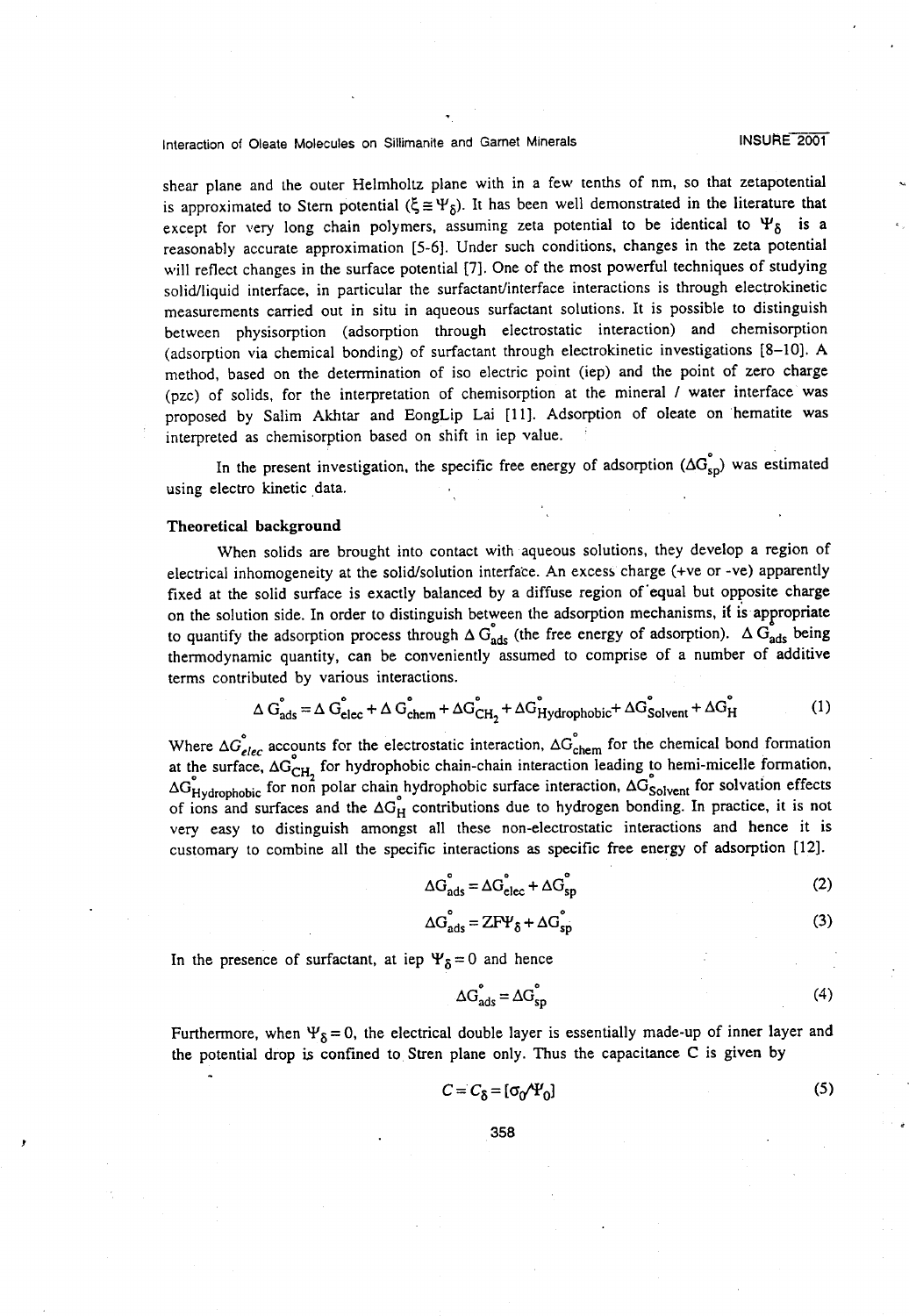Proceedings

Vijaya Kumar, T.V, Prabhakar, S and Bhaskar Raju, G

$$
\sigma_0 = C_\delta \Psi_0 \tag{6}
$$

Based on the electrical double layer theory one can write

$$
\sigma_0 + \sigma_\delta + \sigma_d = 0 \tag{7}
$$

Also, since  $\Psi_{\delta} = 0$ ,  $\sigma_d = 0$ 

Accordingly equation (7) can be written as

$$
\sigma_0 = -\sigma_\delta = -ZF\Gamma_\delta \tag{8}
$$

Since 
$$
\Psi_0 = \frac{RT}{Z_+F} ln \left[ \frac{a_M^{+z}}{(a_M^{+z})_{pzc}} \right] = -\frac{RT}{Z-F} ln \left[ \frac{a_M^{-z}}{(a_M^{-z})_{pzc}} \right]
$$
 (9)

Equation (6) can be written as

$$
C_{\delta} \frac{RT}{Z_{+}F} \ln \left[ \frac{(a_{M+})_{iep}}{(a_{M+})_{pzc}} \right] = - ZF \Gamma_{\delta\,iep}
$$
 (10)

Since 
$$
\Gamma_{\delta} = \frac{\Gamma_{\rm m}}{1 + \frac{55.5}{C_0} \exp(\Delta G_{\rm add}^{\circ}/RT)}
$$
 (11)

equation (10) can further be modified as

$$
ln\left[\frac{(a_{M+})_{iep}}{(a_{M+})_{pzc}}\right] = -\frac{ZF^2}{RTC_\delta}\left[\frac{\Gamma_m}{1 + \frac{55.5}{C_0}\exp(\Delta G_{sp}^{\circ}/RT)}\right]
$$
(12)

For oxides, the potential determining ions being,  $H<sup>+</sup>/OH<sup>-</sup>$  equation (12) can be rewritten as

$$
1n\left[\frac{(a_H+_{)ie_p}}{(a_H^+_{})_{pzc}}\right] = -\frac{ZF^2}{RT\,C_\delta}\left[\frac{\Gamma m}{1+\frac{55.5}{C_0}\exp\left(\Delta G_{s_p}^{\circ}/RT\right)}\right]
$$
(13)

or 
$$
pH_{iep} - pH_{pzc} = \frac{ZF^2 \Gamma_m}{2.303 \, RTC_\delta} \left[ \frac{1}{1 + \frac{55.5}{C_0} \exp[(\Delta G_{sp}^{\circ}/RT)]} \right]
$$
 (14)

Since anionic surfactant used in the present investigation is oleate ion,  $Z = -1$  and therefore

$$
\Delta pH = \frac{F^2 \Gamma_m}{2.303RTC_\delta} \left[ \frac{1}{1 + \frac{55.5}{C_0} \exp(\Delta G_{sf}^{\circ}/RT)} \right]
$$
(15)

359

24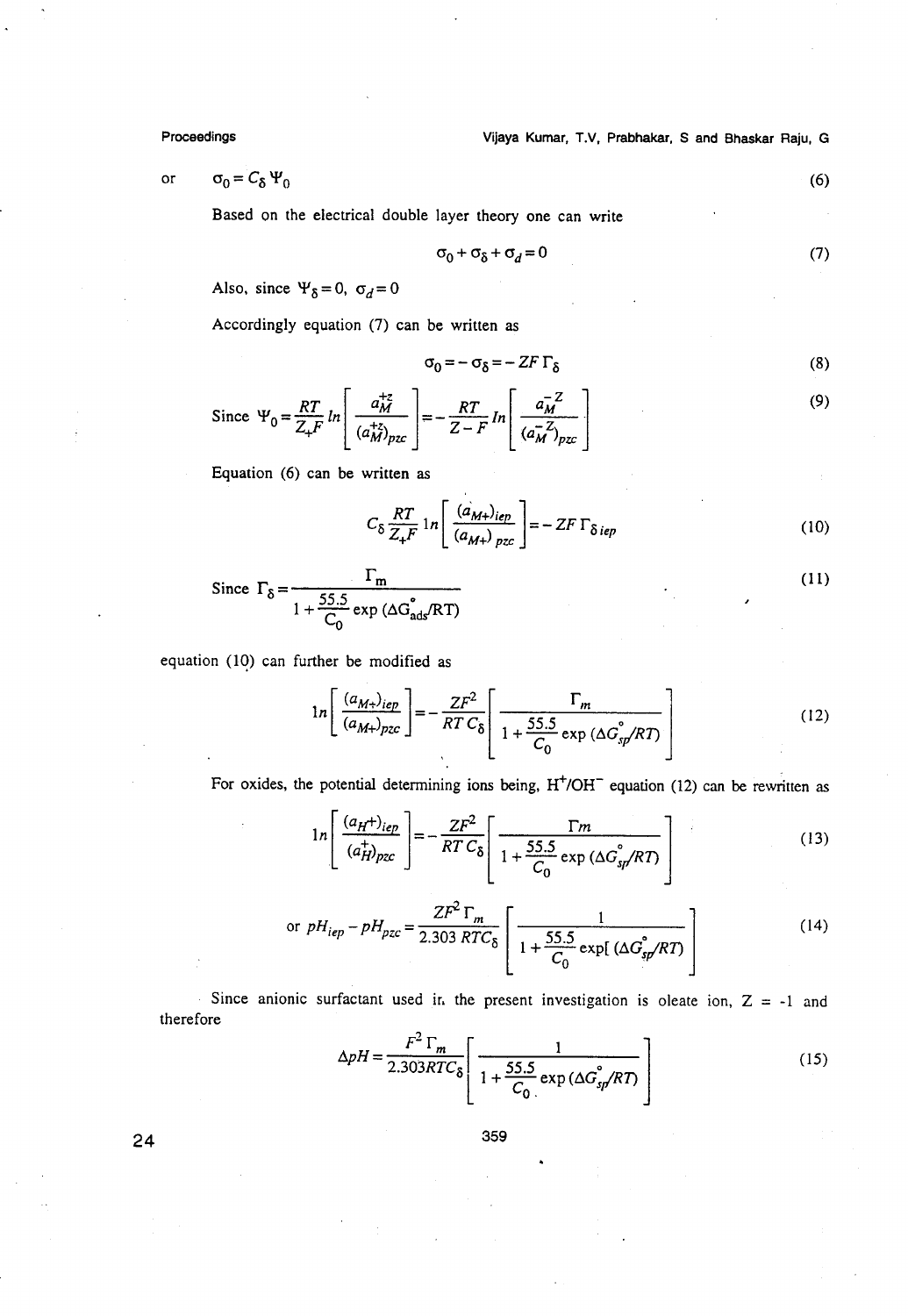Interaction of Oleate Molecules on Sillimanite and Gamet Minerals

Since the value of  $\Gamma_m$  can be calculated from the cross sectional area of the adsorbing surfactant and  $C_{\delta}$  for oxides has been found to be around 20  $\mu$ *F/cm*<sup>2</sup>,  $\Delta G_{sp}^{\circ}$  can be evaluate from  $\Delta pH$  values obtained from the electrokinetic data using equation (15).

#### Materials and Methods

Pure samples of Sillimanite and Garnet were obtained from Orissa Sands Complex, Indian Rare Earths Ltd., Chatrapur and subjected to grinding in an agate mortar to obtain very fine particles suitable for micro-electrophoresis measurements. The details of the materials used in this study are given below.

| Material        | Chemical Formula              | Purity, %                     | Specific Gravity |  |
|-----------------|-------------------------------|-------------------------------|------------------|--|
| Sillimanite     | $\mathrm{Al}_2\mathrm{SiO}_4$ | $Al_2O_3 = 58\%$              | .3.25            |  |
| Garnet          | $Fe3 Al2 (SiO4)3$             | 97%                           | 4.11             |  |
| Oleic acid      | $C_{17}H_{33}$ COOH           | 65-70%, Iodine value 87 to 93 | 0.891            |  |
| Sodium Chloride | <b>NaCl</b>                   | 99.9                          |                  |  |

Table I: Specifications of experimental materials

In all the experiments, double distilled water was used. 0.05 g of mineral was conditioned in 50 ml of oleate solution at desired pH for 900 seconds. The pH of the solution was adjusted using 0.1M HCl and NaOH solutions. Oleate solutions were prepared in 0.1N sodium chloride (electrolyte). After equilibrating the mineral sample with desired concentration of oleate solution, the sample was transferred into the microelectrphoresis cell and the zeta potential of the particles was measured using Zeta Meter 3+. For each measurement, minimum of 10 readings were taken and an average value with standard deviation of < 2% was reported.

#### Results and Discussion

Initially, zeta potentials of sillimanite and garnet were measured in the absence of oleate at different pH values to determine the iso-electric-point of individual minerals. 'Zeta potentials of sillimanite and garnet in the presence of various concentrations of sodium oleate were also measured and the results of the same are shown in figs. 1 and 2 respectively. From the results



360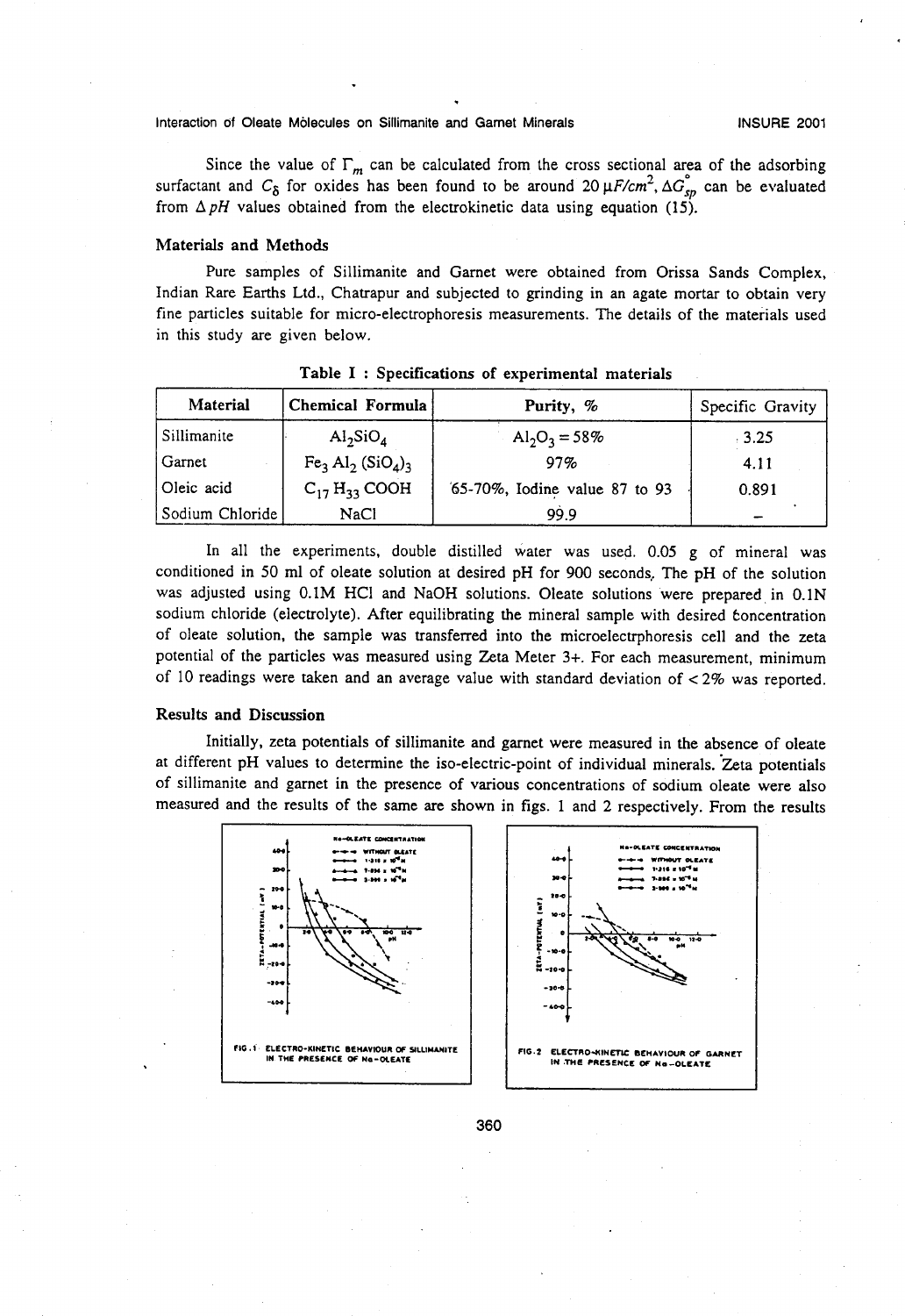#### Proceedings

it may be observed that the iep of sillimanite and garnet are found to be 8.2 and 5.7 iespectively.

In the presence of oleate and by increasing the concentration, the iep values were found to shift to lower pH. This characateristic shift in iep in the presence of oleate is attributed due to specific adsorption of oleate at mineral water interface. If the adsorption of oleate on sillimanite and garnet is of physisorption. shift in iep is least expected. According to IUPAC definition, iep refers to a particle showing no electrophoreses and pzc to a particle or surface carrying no fixed charge. iep characterises the charge in the diffuse layer ( $\sigma_d = 0$ ) where as pzc refer only to the surface charge  $\Psi_5 = 0$ . The shift in iep has been quantified interms of specific interactions between the surface sites and the adsorbing surfactant [13-14). Similar characteristic shift in iep was observed in the case of adsorption of hydroxamate on  $Fe<sub>2</sub>O<sub>3</sub>$ [15] and oleate on rutile [16]. This shift depends on the magnitude of  $\Delta G_{sp}$  that is, on the affinity of adsorbing surfactant for the surface sites. From the above discussion, it could be concluded that the adsorption of oleate on sillimanite and garnet is due to specific interactions. Substituting the appropriate values in eq. (15),  $\Delta G_{sp}$  values were computed from zeta potentia data and the same are shown in table II.

The values of  $C_{\delta}$  (20  $\mu$  Farad/cm<sup>2</sup>) and the effective cross sectional area of oleate molecular (20  $\AA^2$ ) reported in the literature were used in the above calculations. The cross sectional area of the oleate molecules corresponding to vertical mono layer was cónsidered sectional area of the offere indicednes corresponding to vertical mono layer was considered<br>more appropriate as the adsorption is of specific nature. The value of  $\Gamma_{\rm m}$  corresponding to vertical mono layer is  $7 \times 10^{-10}$  mole/cm<sup>2</sup>

| System                 | iep | Shift in iep |                        | $\Delta G_{\text{sp}}^{\circ}$ |           |
|------------------------|-----|--------------|------------------------|--------------------------------|-----------|
|                        |     | iep - pzc    | Oleate Conc. mole/l    | <b>RT</b>                      | kcal/mole |
| Sillimanite/<br>Oleate | 8.2 | 3.3          | $3.998 \times 10^{-6}$ | $-13.56$                       | $-8.12$   |
|                        |     | 4.7          | $7.896 \times 10^{-6}$ | $-13.26$                       | $-7.97$   |
|                        |     | 5.7          | $1.316 \times 10^{-5}$ | $-12.94$                       | $-7.73$   |
| Garnet/<br>Oleate      | 5.7 | 1.1          | $3.998 \times 10^{-6}$ | $-12.49$                       | $-7.46$   |
|                        |     | 2.7          | $7.896 \times 10^{-6}$ | $-12.70$                       | $-7.59$   |
|                        |     | $3.5 -$      | $1.316 \times 10^{-5}$ | $-12.45$                       | $-7.44$   |

Table II Specific free energy of adsorption computed from electro kinetic data

The  $\Delta G_{sp}$  values thus obtained were found in good agreement with the values obtained from adsorption isotherms [15-16]. The difference of  $\Delta G_{\rm SD}$  values between sillimanite-oleate and garnet-oleate systems was found to be meager. It is apparent that the selectivity of oleate adsorption between these minerals should be poor. Selective flotation of one from the other appears very difficult without adopting proper depressants.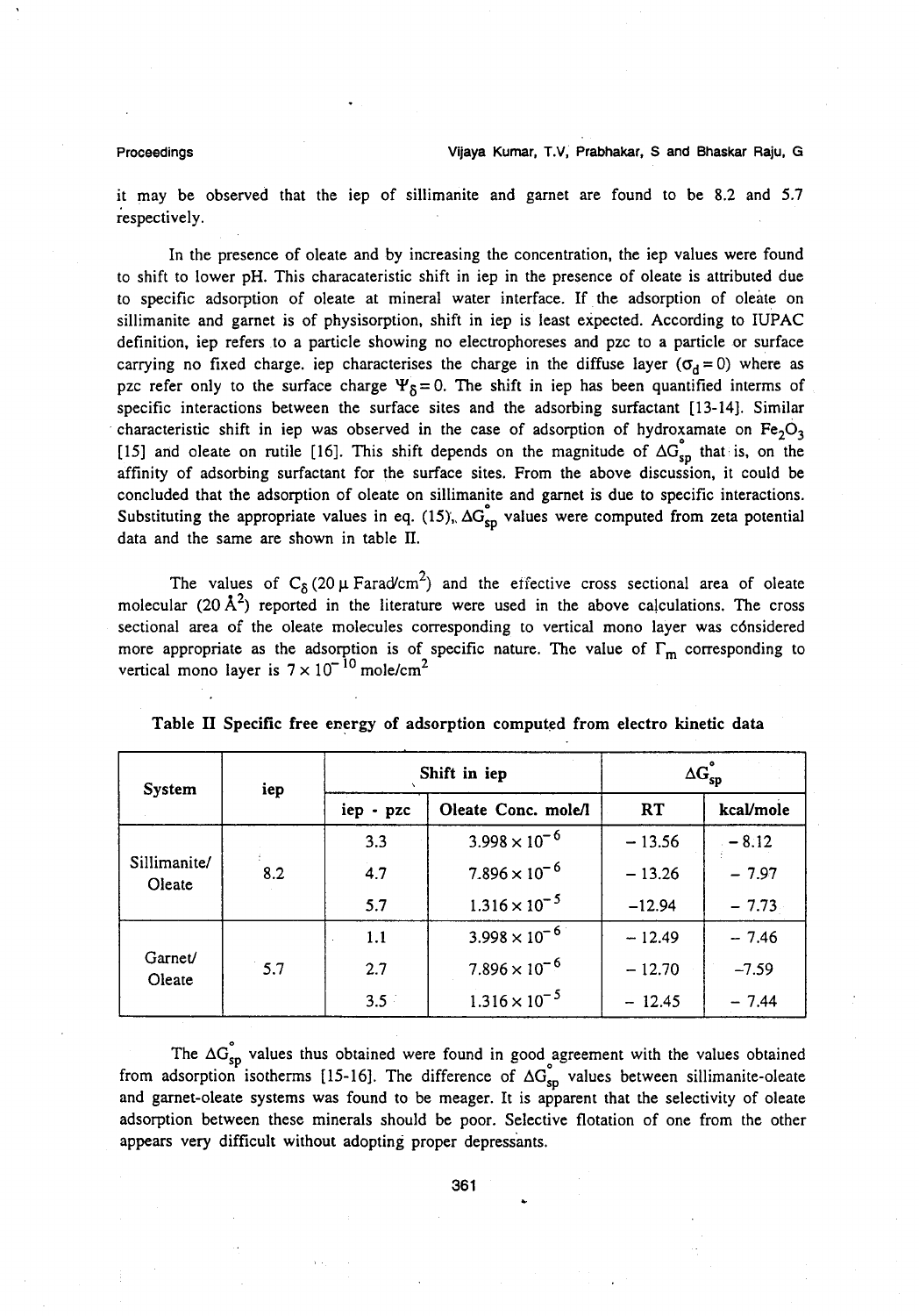### Interaction of Oleate Molecules on Sillimanite and Garnet Minerals

#### INSURE 2001

Ĵ,

ĉ,

By substituting the appropriate values for all the constants in equation (15), it can be written as

$$
\Delta \text{ pH} = \frac{57.7027}{1 + \frac{55.5}{C_0} \exp(\Delta G_{\text{sp}}^{\circ}/RT)}
$$
(16)

It can further be simplified as follows

$$
\Delta pH = \frac{57.7027}{55.5} C_0 \exp(-\Delta G_{sp}^2 / 2.303 RT)
$$
 (17)

or

$$
log ΔpH = log 1.03 + log C0 - (ΔGsp2/2.303 RT)
$$
\n(18)

Thus there exists a semi-log relationship between  $\Delta G_{sp}$  and  $C_0$  for a fixed pH and og-log relationship between pH and C<sub>o</sub> for a fixed  $\Delta G_{sp}$ . The values pertaining to siJlimanite-oleate system were plotted in Fig.3 to illustrate the validity of the above relationship. From Fig.3, it could be seen that the above relationship holds good for sillimanite-oleate system.



#### Conclusions

Adsorption of oleate molecules on sillimanite and garnet was studied by zeta potential measurements. Specific adsorption of oleate on the above minerals has been interpreted interms of well known electrical double layer model. The characteristic shift in iep in the presence of oleate has been quantified in terms of  $\Delta G_{sp}^{\circ}$ , the specific free energy of adsorption with the help of electrical double layer theory. However,  $\Delta G_{sp}$  estimated by the proposed equation using electrokinetic data is to be verified on number of systems with that of adsorption isotherms.